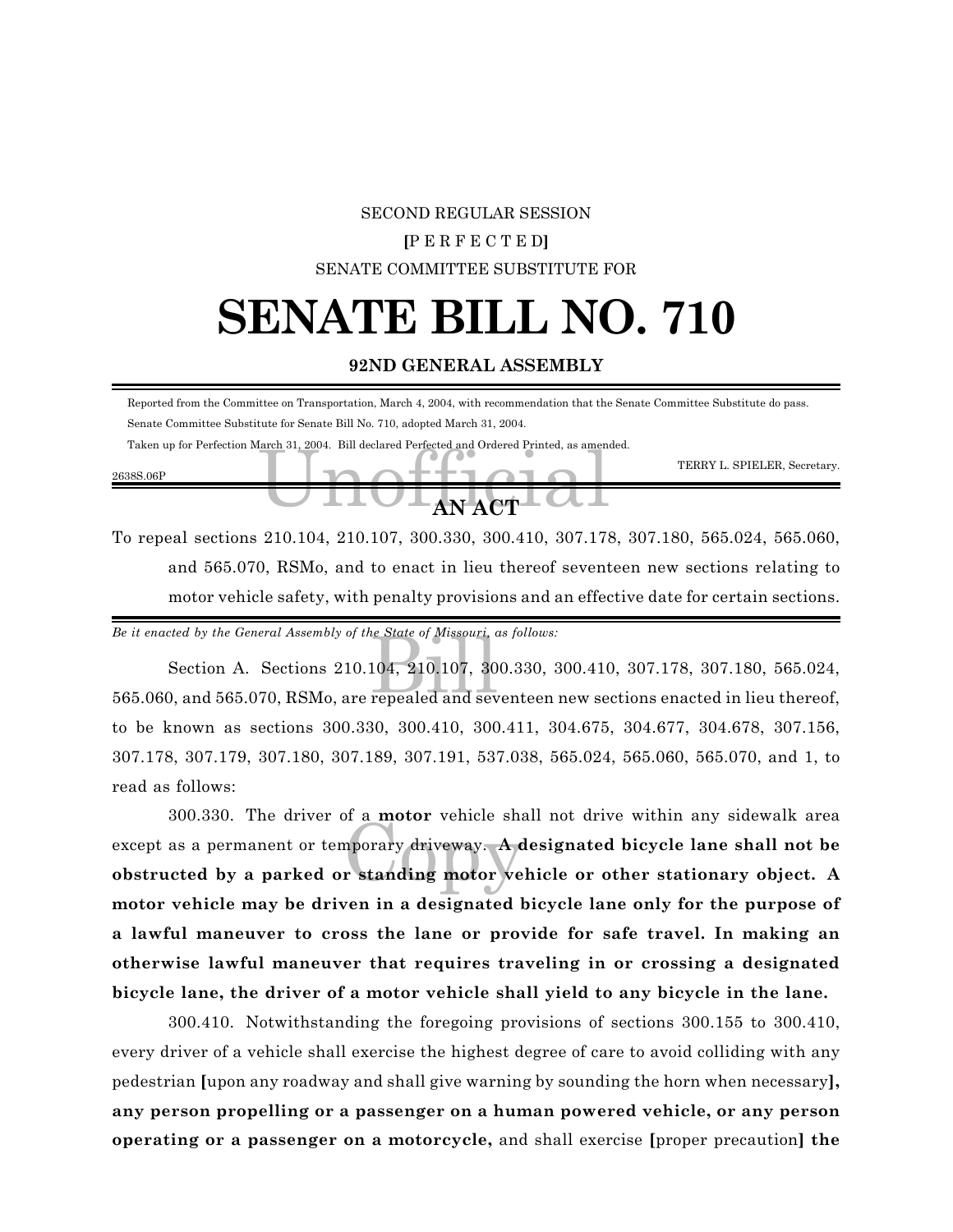**highest degree of care** upon observing any child or any confused or incapacitated person upon a roadway.

**300.411. 1. When passing a bicycle, a person operating a motor vehicle shall exercise the highest degree of care by leaving a safe distance between the motor vehicle and the bicycle of not less than three feet until the motor vehicle is safely past the overtaken bicycle.**

**2. When passing a pedestrian in or near a roadway, a person operating a vehicle shall exercise the highest degree of care by operating at a safe speed and leaving a safe distance between the vehicle and the pedestrian, and in no event less than three feet, until the vehicle is safely past the pedestrian.**

and thirty minutes after the periods o<br>ularly scheduled school session and leav<br>As used in this section, the term "school Billet Subsequence<br>Billet Species<br>Billet Species Species Species Species Species Species Species Species Species Species Species Species Species **304.675. 1. The governing body of a county or municipality may establish a maximum speed limit within a school zone not less than twenty miles per hour. Such speed limit shall be in force only during those times thirty minutes before, during, and thirty minutes after the periods of time when students are arriving at a regularly scheduled school session and leaving a regularly scheduled school session. As used in this section, the term "school zone" means property on which a school building is located and the sections of street or highway on or adjacent to the school property that are designated by signs indicating that it is a school and showing the posted limit or a section of street or highway where a school crossing is located that is designated by signs indicating that it is a school crossing and showing the posted speed limit. The state highways and transportation commission may approve a speed limit in a school zone not lower than twenty miles per hour on state or federal highways before the same shall become effective.**

ol board, that a lowe<br>body of a county or **2. The governing body of a county or municipality may establish a speed limit within a school zone lower than twenty miles per hour if it finds, in conjunction with the school board, that a lower limit is needed to promote public safety, and the governing body of a county or municipality may extend the hours which the school zone speed limit is in force, if it finds, in conjunction with the school board, that extended hours for the school zone speed limit are needed to promote public safety. The establishment of any speed limit within a school zone lower than twenty miles per hour shall be in accordance with sections 304.010, 304.120, and 304.130.**

**3. The governing body of a county or municipality may provide that fines for any traffic violation within a school zone during the hours when the school zone speed limit is in effect shall be double the usual amount, and may erect signs in school zones indicating that fines are doubled.**

**304.677. Notwithstanding any other provisions of the law to the contrary,**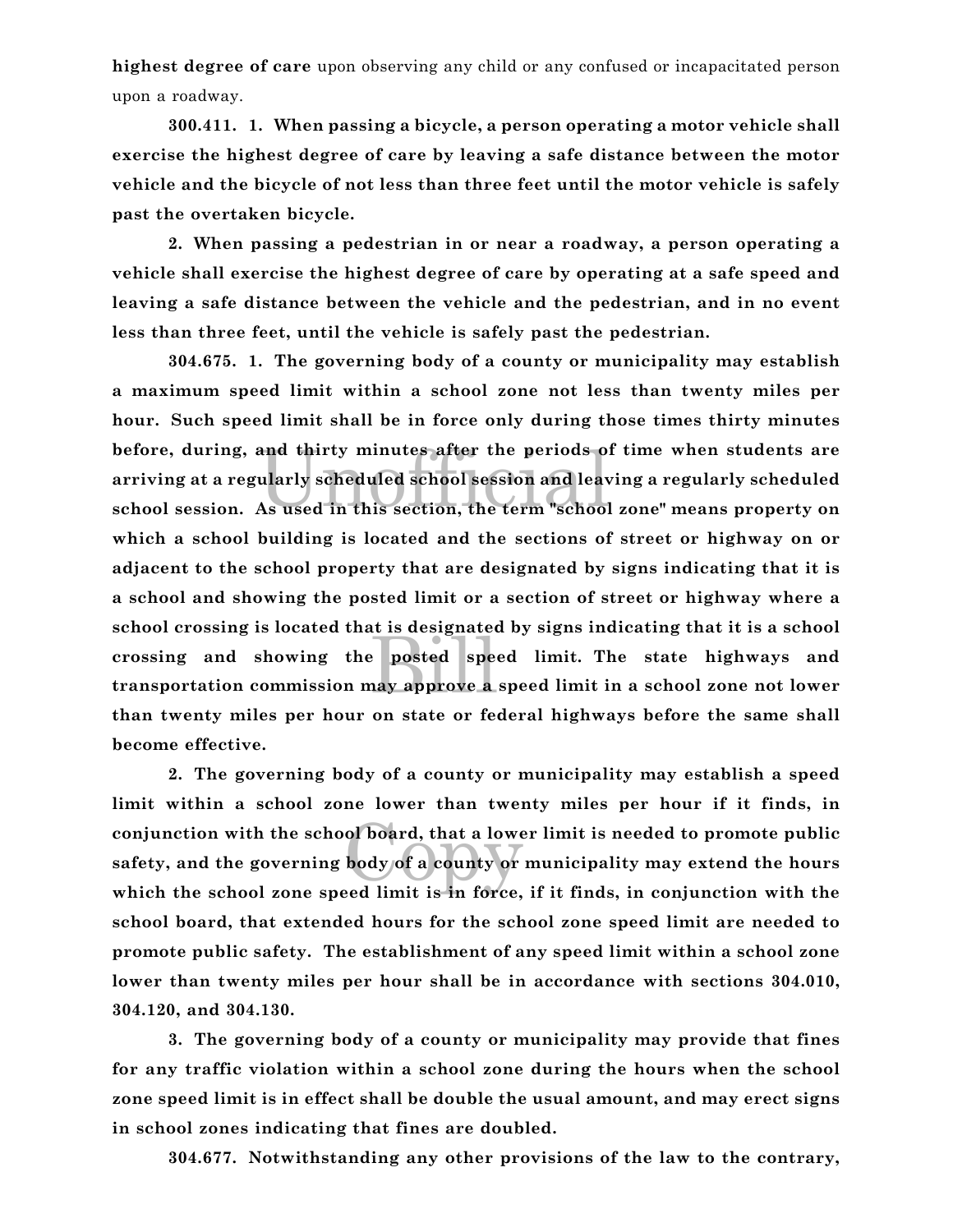**every driver of a vehicle shall exercise the highest degree of care to avoid colliding with any pedestrian, any person propelling or a passenger on a human powered vehicle, or any person operating or a passenger on a motorcycle, and shall exercise proper precaution upon observing any child or any obviously confused, incapacitated, or intoxicated person.**

**304.678. When passing a bicycle, a person operating a motor vehicle shall exercise the highest degree of care by leaving a safe distance between the motor vehicle and the bicycle, and in no event less than three feet, until the motor vehicle is safely past the bicycle.**

ake, model, and year; or 2) installs an air<br>another motor vehicle without disclosi:<br>vehicle receiving such airbag installati **307.156. Any person, firm, or corporation which owns or operates a business engaged in whole or in part in servicing motor vehicles and installs or purports to install an airbag in a motor vehicle and either: 1) installs an airbag that does not meet all applicable federal safety regulations for an airbag installed in a vehicle of that make, model, and year; or 2) installs an airbag which has previously been installed in another motor vehicle without disclosing in writing to the owner or lessee of the vehicle receiving such airbag installation that a used airbag has been installed in it, shall be guilty of a class D felony.**

ed Shah hot me<br>sed gross weight<br>prsons employed 307.178. 1. As used in this section, the term "passenger car" means every motor vehicle designed for carrying ten persons or less and used for the transportation of persons; except that, the term "passenger car" shall not include motorcycles, motorized bicycles, motor tricycles and trucks with a licensed gross weight of twelve thousand pounds or more.

riding in a truck, as defined in section 301.010, RSMo, on a street or highway of this state<br>shall wear a properly adjusted and fastened safety belt that meets federal National Highway,<br>Transportation and Safety Act requir 2. Each driver, except persons employed by the United States Postal Service while performing duties for that federal agency which require the operator to service postal boxes from their vehicles, or which require frequent entry into and exit from their vehicles, and front seat passenger of a passenger car manufactured after January 1, 1968, operated on a street or highway in this state, and persons less than eighteen years of age operating or shall wear a properly adjusted and fastened safety belt that meets federal National Highway, Transportation and Safety Act requirements**[**; except that, a child less than four years of age shall be protected as required**] or as provided** in section **[**210.104, RSMo**] 307.179**. No person shall be stopped, inspected, or detained solely to determine compliance with this subsection**, however, nothing shall prohibit a law enforcement officer from enforcing the provisions of this section if the violation is clearly visible to the officer without stopping the vehicle**. The provisions of this section shall not be applicable to persons who have a medical reason for failing to have a seat belt fastened about their body, nor shall the provisions of this section be applicable to persons while operating or riding a motor vehicle being used in agricultural work-related activities. Noncompliance with this subsection shall not constitute probable cause for violation of any other provision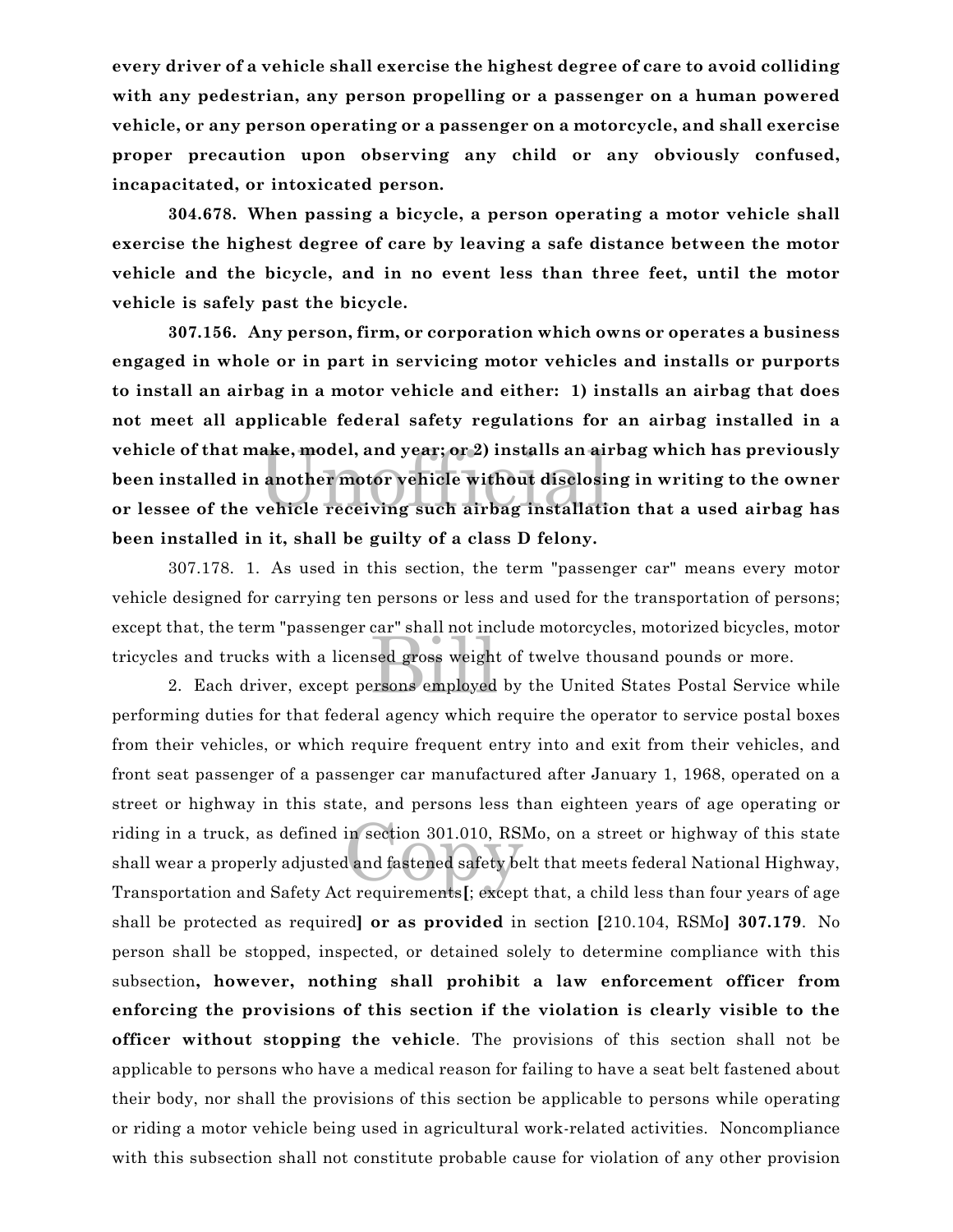#### of law **or for a search of the driver, passenger, or vehicle**.

3. Each driver of a motor vehicle transporting a child four years of age or more**[**, but less than sixteen years of age,**]** shall secure the child in a properly adjusted and fastened **[**safety belt**] restraint pursuant to section 307.179**.

4. In any action to recover damages arising out of the ownership, common maintenance or operation of a motor vehicle, failure to wear a safety belt in violation of this section shall not be considered evidence of comparative negligence. Failure to wear a safety belt in violation of this section may be admitted to mitigate damages, but only under the following circumstances:

(1) Parties seeking to introduce evidence of the failure to wear a safety belt in violation of this section must first introduce expert evidence proving that a failure to wear a safety belt contributed to the injuries claimed by plaintiff;

o wear a safety belt in violation of this section<br>nd may reduce the amount of the plaintiff's<br>t of the damages awarded after any reductio (2) If the evidence supports such a finding, the trier of fact may find that the plaintiff's failure to wear a safety belt in violation of this section contributed to the plaintiff's claimed injuries, and may reduce the amount of the plaintiff's recovery by an amount not to exceed one percent of the damages awarded after any reductions for comparative negligence.

ursuant to section 5. Each driver who violates the provisions of subsection 2 or **[**3**] 7** of this section is guilty of an infraction for which a fine not to exceed **[**ten**] fifteen** dollars may be imposed.All other provisions of law and court rules to the contrary notwithstanding, no court costs shall be imposed on any person due to a violation of this section. In no case shall points be assessed against any person, pursuant to section 302.302, RSMo, for a violation of this section.

6. The department of public safety shall initiate and develop a program of public information to develop understanding of, and ensure compliance with, the provisions of this section. The department of public safety shall evaluate the effectiveness of this section and shall include a report of its findings in the annual evaluation report on its highway safety plan that it submits to NHTSA and FHWA pursuant to 23 U.S.C. 402.

EX and FHWA pursuan<br>ersons than there are s<br>dl nassengers lare not 7. If there are more persons than there are seat belts in the enclosed area of a motor vehicle, then the **[**driver and**]** passengers **[**are not in violation of this section**] who are unable to wear seat belts, shall sit in the area behind the front seat of the motor vehicle unless the motor vehicle is designed only for a front-seated area. This subsection shall not apply to passengers who are accompanying a driver of a motor vehicle who is licensed pursuant to section 302.178, RSMo**.

**307.179. 1. As used in this section, the following terms shall mean:**

**(1) "Child booster seat", a seating system which meets the Federal Motor Vehicle Safety Standards set forth in 49 C.F.R. 571.213, as amended, that is designed to elevate a child to properly sit in a federally approved safety belt system;**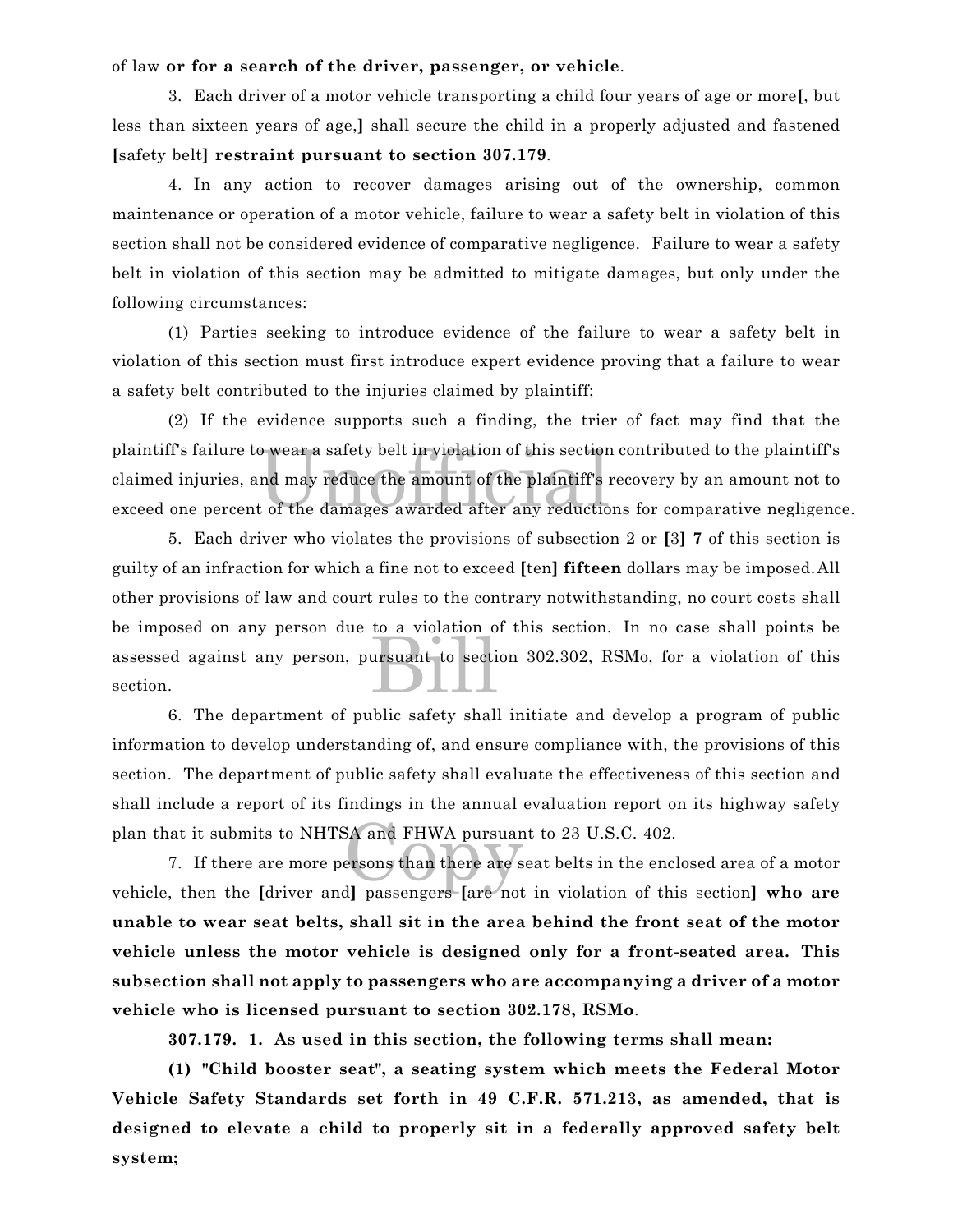**(2) "Child passenger restraint system", a seating system which meets the Federal Motor Vehicle Safety Standards set forth in 49 C.F.R. 571.213, as amended, and which is either permanently affixed to a motor vehicle or is affixed to such vehicle by a safety belt or a universal attachment system;**

**(3) "Driver", a person who is in actual physical control of a motor vehicle.**

**2. Every person transporting a child under the age of sixteen years shall be responsible, when transporting such child in a motor vehicle operated by that person on the streets or highways of this state, for providing for the protection of such child as follows:**

**(1) Children less than four years of age, regardless of weight, or children weighing less than forty pounds, regardless of age, shall be secured in a child passenger restraint system appropriate for that child;**

In the secured in a child passenger restraint system<br>
Ster seat appropriate for that child;<br>
(3) Children at least six years of age, or at least sixty pounds, shall be **(2) Children four through five years of age or weighing at least forty pounds but less than sixty pounds shall be secured in a child passenger restraint system or booster seat appropriate for that child;**

**secured by a vehicle safety belt, child passenger restraint system, or booster seat;**

bination lap **(4) A child weighing more than forty pounds, who would otherwise be required to be secured in a booster seat, may be transported in the back seat of a motor vehicle while wearing only a lap belt if the back seat of the motor vehicle is not equipped with a combination lap and shoulder belt for booster seat installation.**

the charges shall<br>
rher hearing provident<br>
reckild heasterse **3. Any person who violates this section is guilty of an infraction and, upon conviction, may be punished by a fine of not more than twenty-five dollars and court costs. In no case shall points be assessed against any person, pursuant to section 302.302, RSMo, for violation of this section. If a person receives a citation for violating this section, the charges shall be dismissed or withdrawn if the person prior to or at his or her hearing provides evidence of acquisition of a child passenger restraint system or child booster seat which is satisfactory to the court or the party responsible for prosecuting the person's citation.**

**4. The provisions of this section shall not apply to any public carrier for hire or to school buses as defined in section 301.010, RSMo, unless such school bus has been equipped with safety belts or is required to be equipped with safety belts pursuant to federal motor vehicle safety standards.**

**5. The department of public safety shall initiate and develop a program of public information to develop understanding of, and ensure compliance with the provisions of this section. The department of public safety may promulgate rules and regulations for the enforcement of this section. Any rule or portion of a rule,**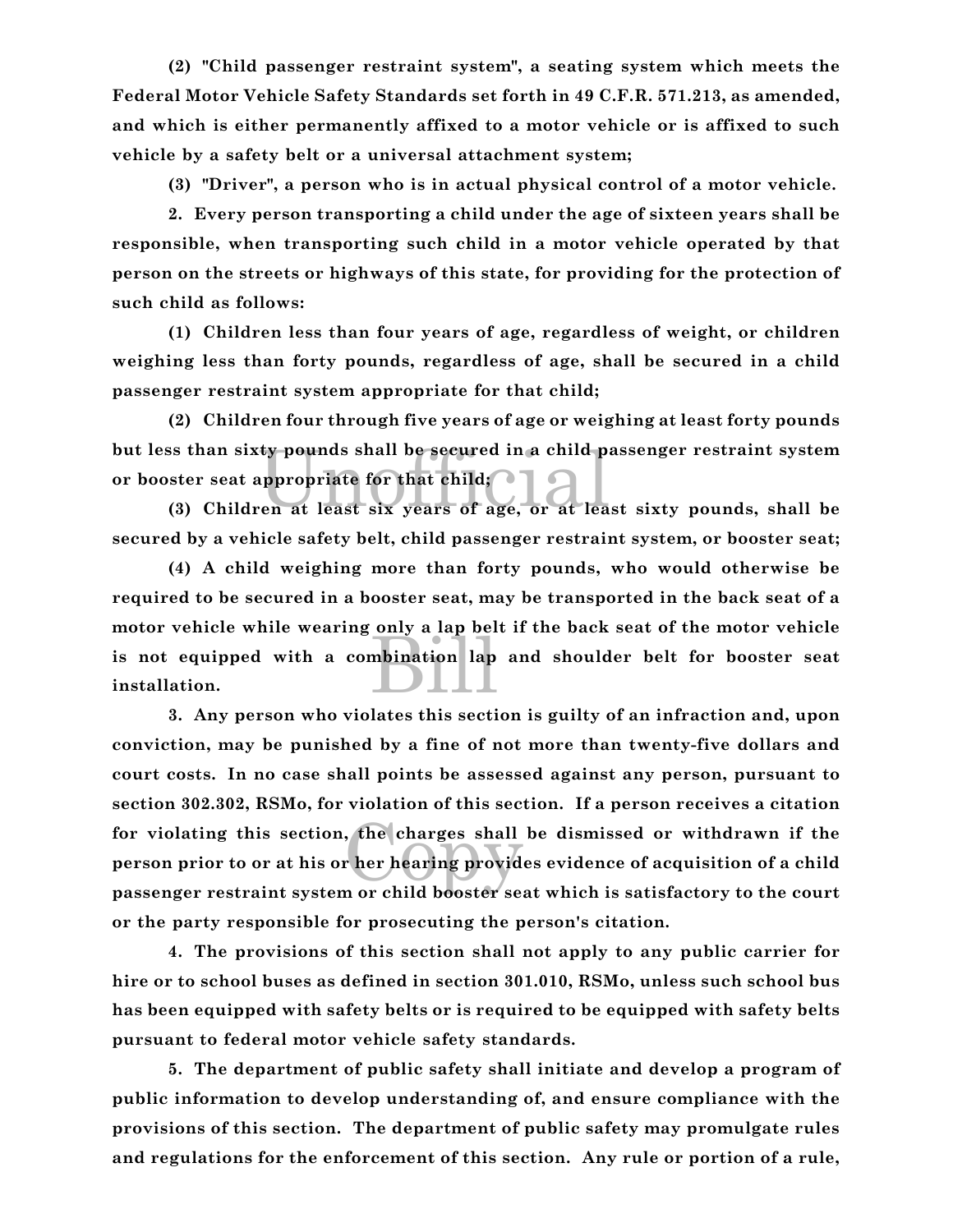**as that term is defined in section 536.010, RSMo, that is created under the authority delegated in this section shall become effective only if it complies with and is subject to all of the provisions of chapter 536, RSMo, and, if applicable, section 536.028, RSMo. This section and chapter 536, RSMo, are nonseverable and if any of the powers vested with the general assembly pursuant to chapter 536, RSMo, to review, to delay the effective date or to disapprove and annul a rule are subsequently held unconstitutional, then the grant of rulemaking authority and any rule proposed or adopted after August 28, 2003, shall be invalid and void.**

307.180. As used in sections 307.180 to 307.193:

(1) The word "bicycle" shall mean every vehicle propelled solely by human power upon which any person may ride, having two tandem wheels, **or two parallel wheels and one forward or rear wheel, all of which are more that fourteen inches in diameter,** except scooters and similar devices;

(2) The term "motorized bicycle" shall mean any two- or three-wheeled device having<br>an automatic transmission and a motor with a cylinder capacity of not more than fifty cubic<br>centimeters, which produces less than three gr (2) The term "motorized bicycle" shall mean any two- or three-wheeled device having an automatic transmission and a motor with a cylinder capacity of not more than fifty cubic propelling the device at a maximum speed of not more than thirty miles per hour on level ground. A motorized bicycle shall be considered a motor vehicle for purposes of any homeowners' or renters' insurance policy.

**307.189. Any provision of section 307.188 to the contrary notwithstanding:**

g a bicycle or h<br>nd, if required g to a reasonable sp<br>nake a turn or proce **(1) A person operating a bicycle or human-powered vehicle approaching a stop sign shall slow down and, if required for safety, stop before entering the intersection. After slowing to a reasonable speed or stopping, the person shall yield the right-of-way to any vehicle in the intersection or approaching on another highway so closely as to constitute an immediate hazard during the time the person is moving across or within the intersection or junction of highways, except that a person after slowing to a reasonable speed and yielding the right-of-way if required, may cautiously make a turn or proceed through the intersection without stopping;**

**(2) A person operating a bicycle or human-powered vehicle approaching a steady red traffic-control signal shall stop before entering the intersection, except that a person after slowing to a reasonable speed and yielding the right-of-way if required, may cautiously make a right-hand turn without stopping.**

**307.191. Bicycle travel on the shoulder of the roadway shall be permitted except where local regulations or regulations established by the state highways and transportation commission prohibit such shoulder travel. Places where shoulder bicycle travel is prohibited shall be clearly marked with signs. Where bicycle travel on shoulders is permitted, bicycle travel on shoulders shall not be**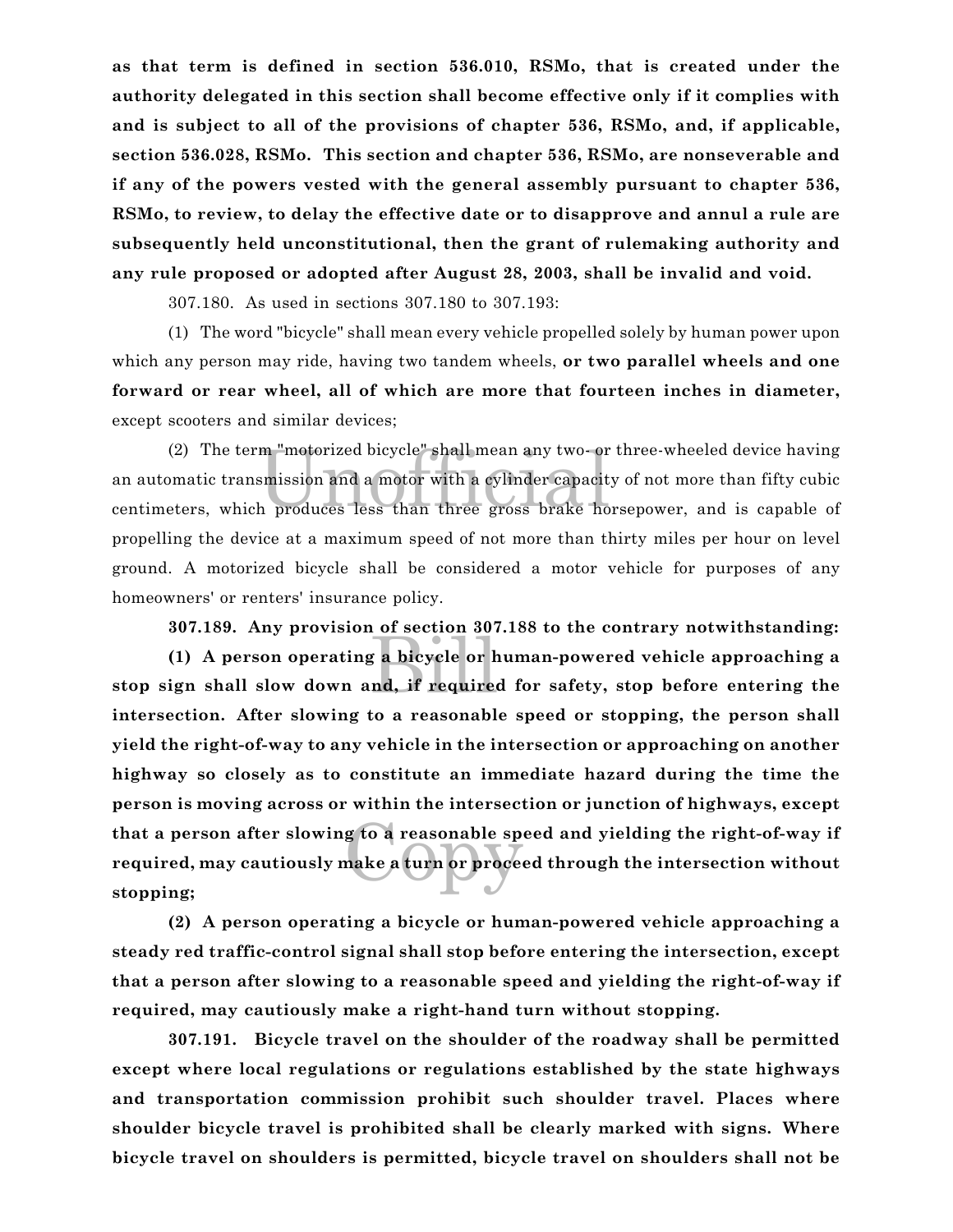**required, except on limited access highways, where bicycle travel may be permitted only on shoulders.**

**537.038. Every driver of a vehicle shall exercise the highest degree of care to avoid colliding with any pedestrian, any person propelling or a passenger on a human powered vehicle, or any person operating or a passenger on a motorcycle and thereby causing bodily injury or death to such person.**

565.024. 1. A person commits the crime of involuntary manslaughter in the first degree if **[**he**] the person**:

(1) Recklessly causes the death of another person; or

(2) While in an intoxicated condition operates a motor vehicle in this state and, when so operating, acts with criminal negligence to cause the death of any person **or;**

erson knowingly operated a vehicle in a<br>of section 304.678, RSMo, or otherwise i<br>sistent with the requirements of local **(3) In operating a vehicle, recklessly causes the death of another person. For purposes of this subdivision, recklessness shall be presumed if it is shown that the person knowingly operated a vehicle in a manner inconsistent with the requirement of section 304.678, RSMo, or otherwise in an unsafe manner, or in a manner inconsistent with the requirements of local, state, or federal traffic law. The person's prior record of traffic violations and collisions may be used as evidence which may establish a pattern, and thus the person's knowledge of habitual unsafe or illegal vehicle operation and conscious disregard of the substantial and unjustifiable risk of such operation**.

2. Involuntary manslaughter in the first degree is a class C felony.

hter in the first<br>crime of involure 3. A person commits the crime of involuntary manslaughter in the second degree if**:**

**(1) [**He**] The person** acts with criminal negligence to cause the death of any person**; or**

aughter in the second **(2) The person operates a vehicle in a manner that violates local, state, or federal traffic law or regulation, and such violation causes or contributes to the death of any person**.

4. Involuntary manslaughter in the second degree is a class D felony.

565.060. 1. A person commits the crime of assault in the second degree if **[**he**] the person**:

(1) Attempts to kill or knowingly causes or attempts to cause serious physical injury to another person under the influence of sudden passion arising out of adequate cause; or

(2) Attempts to cause or knowingly causes physical injury to another person by means of a deadly weapon or dangerous instrument; or

(3) Recklessly causes serious physical injury to another person; or

(4) While in an intoxicated condition or under the influence of controlled substances or drugs, operates a motor vehicle in this state and, when so operating, acts with criminal negligence to cause physical injury to any other person than himself; or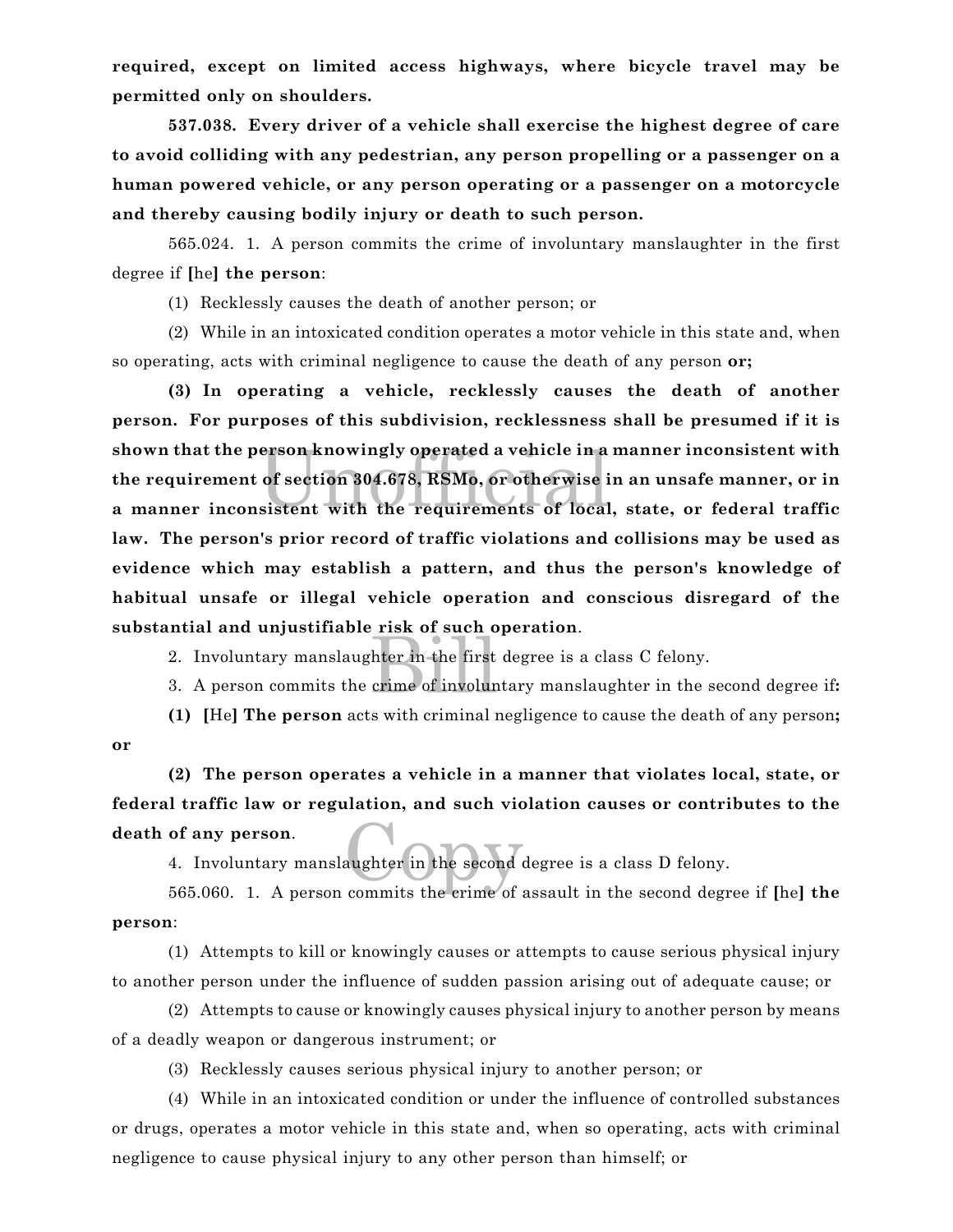(5) Recklessly causes physical injury to another person by means of discharge of a firearm**; or**

**(6) In operating a vehicle, recklessly causes serious physical injury to another person. For purposes of this subdivision, recklessness shall be presumed if it is shown that the person knowingly operated a vehicle in a manner inconsistent with the requirement of section 304.678, RSMo, or otherwise in an unsafe manner inconsistent with the requirements of local, state, or federal traffic law. The person's prior record of traffic violations and collisions may be used as evidence which may establish a pattern, and thus the person's knowledge of habitual unsafe or illegal vehicle operation and conscious disregard of the substantial and unjustifiable risk of such operation**.

2. The defendant shall have the burden of injecting the issue of influence of sudden passion arising from adequate cause under subdivision (1) of subsection 1 of this section.

3. Assault in the second degree is a class C felony.  $\blacksquare$ 

in the second degree is a class C felony.<br>A person commits the crime of assault in the rson attempts to cause or recklessly cause. 565.070. 1. A person commits the crime of assault in the third degree if:

(1) The person attempts to cause or recklessly causes physical injury to another person; or

(2) With criminal negligence the person causes physical injury to another person by means of a deadly weapon; or

places ahouter per (3) The person purposely places another person in apprehension of immediate physical injury; or

(4) The person recklessly engages in conduct which creates a grave risk of death or serious physical injury to another person; or

(5) The person knowingly causes physical contact with another person knowing the other person will regard the contact as offensive or provocative; or

defined in section 475.010, RSMo, which a reasonable person, who is not incapacitated, would<br>consider offensive or provocative; or<br>(7) In operating a vehicle the person recklessly causes physical injury to (6) The person knowingly causes physical contact with an incapacitated person, as consider offensive or provocative**; or**

**(7) In operating a vehicle, the person recklessly causes physical injury to another person; or**

**(8) The person operates a vehicle in a manner that violates local, state, or federal traffic law or regulation, and causes or contributes to the serious physical injury of another person**.

**For purposes of subdivision (3) of this subsection, purposefulness shall be presumed if it is shown that the person knowingly operated a vehicle in a manner inconsistent with the requirement of section 304.678, RSMo, that a motorist leave a distance of at least three feet when overtaking a bicycle traveling in the same direction.**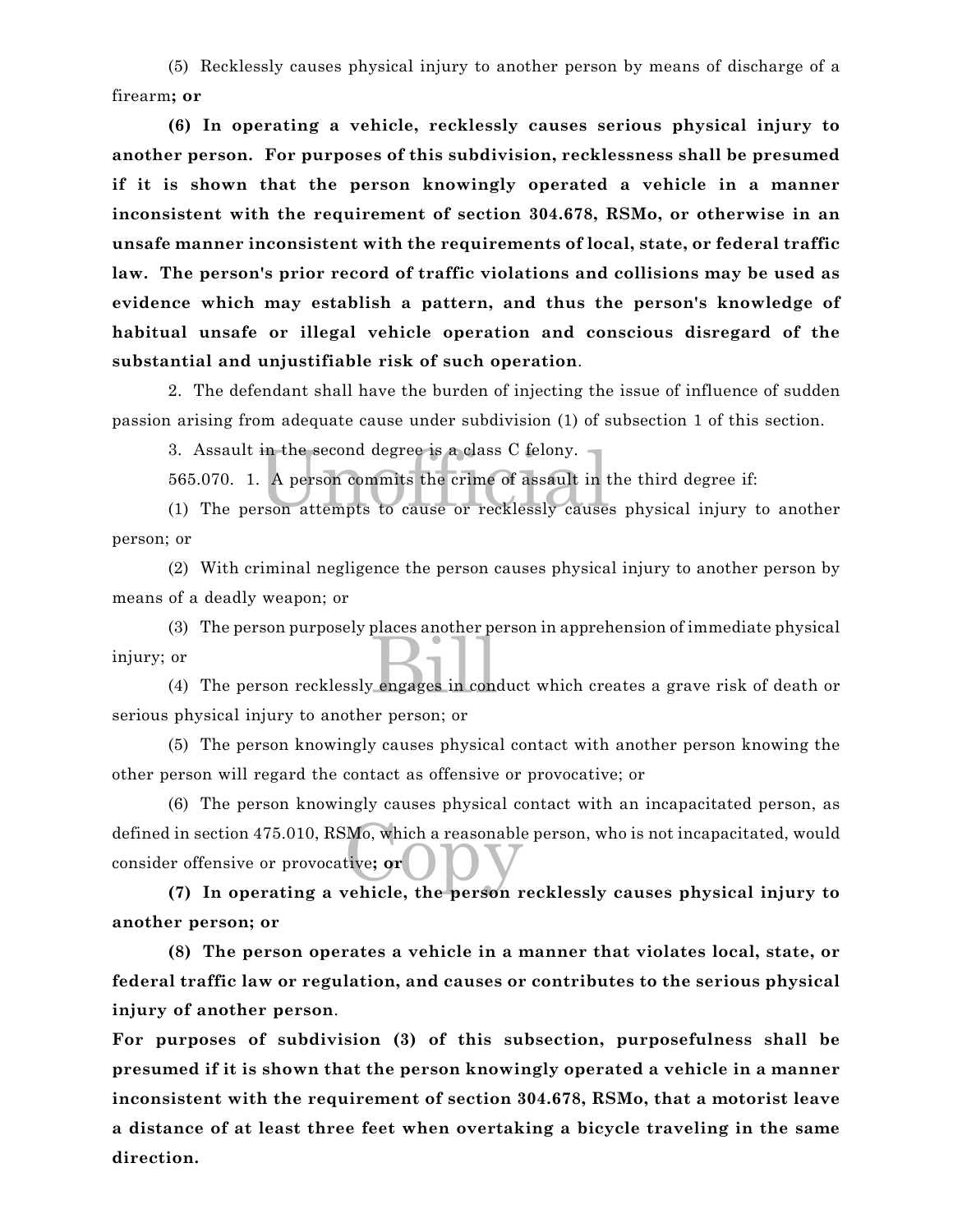**For purposes of subdivision (7) of this subsection, recklessness shall be presumed if it is shown that the person knowingly operated a vehicle in a manner inconsistent with the requirements of section 304.678, RSMo, or otherwise in an unsafe manner or in a manner inconsistent with the requirement of local, state, or federal traffic law. The person's prior record of traffic violations and collisions may be used as evidence which may establish a pattern of unsafe or illegal operation and the person's awareness of this pattern, and thus the person's knowledge of habitual unsafe or illegal vehicle operation and conscious disregard of the substantial and unjustifiable risk of such operation.**

2. Except as provided in subsections 3 and 4 of this section, assault in the third degree is a class A misdemeanor.

3. A person who violates the provisions of subdivision (3) or (5) of subsection 1 of this section is guilty of a class C misdemeanor.

4. A person who has pled guilty to or been found guilty of the crime of assault in the<br>third degree more than two times against any family or household member as defined in<br>section 455.010, RSMo, is guilty of a class D fel 4. A person who has pled guilty to or been found guilty of the crime of assault in the third degree more than two times against any family or household member as defined in commission of the crime of assault in the third degree when a class A misdemeanor. The offenses described in this subsection may be against the same family or household member or against different family or household members.

nussour drive<br>
notify licenses<br>
s communicati **Section 1. Whenever Missouri driving statutes are altered, the Missouri Department of Revenue shall notify licensed Missouri motorists via public service announcements or other mass communication means of said changes before those changes become effective.**

child. Such child shall be protected by a child passenger restraint system approved<br>by the department of public safety. **[**210.104. 1. Every person transporting a child under the age of four years shall be responsible, when transporting such child in a motor vehicle operated by that person on the streets or highways of this state, for providing for the protection of such by the department of public safety.

2. Any person who violates this section is guilty of an infraction and, upon conviction, may be punished by a fine of not more than twenty-five dollars and court costs.

3. The provisions of sections 210.104 to 210.107 shall not apply to any public carrier for hire.**]**

**[**210.107. The department of public safety shall initiate and develop a program of public information to develop understanding of, and ensure compliance with the provisions of sections 210.104 to 210.107. The department of public safety shall, within thirty days of September 28, 1983, promulgate standards for the performance, design, and installation of passenger restraint systems for children under four years